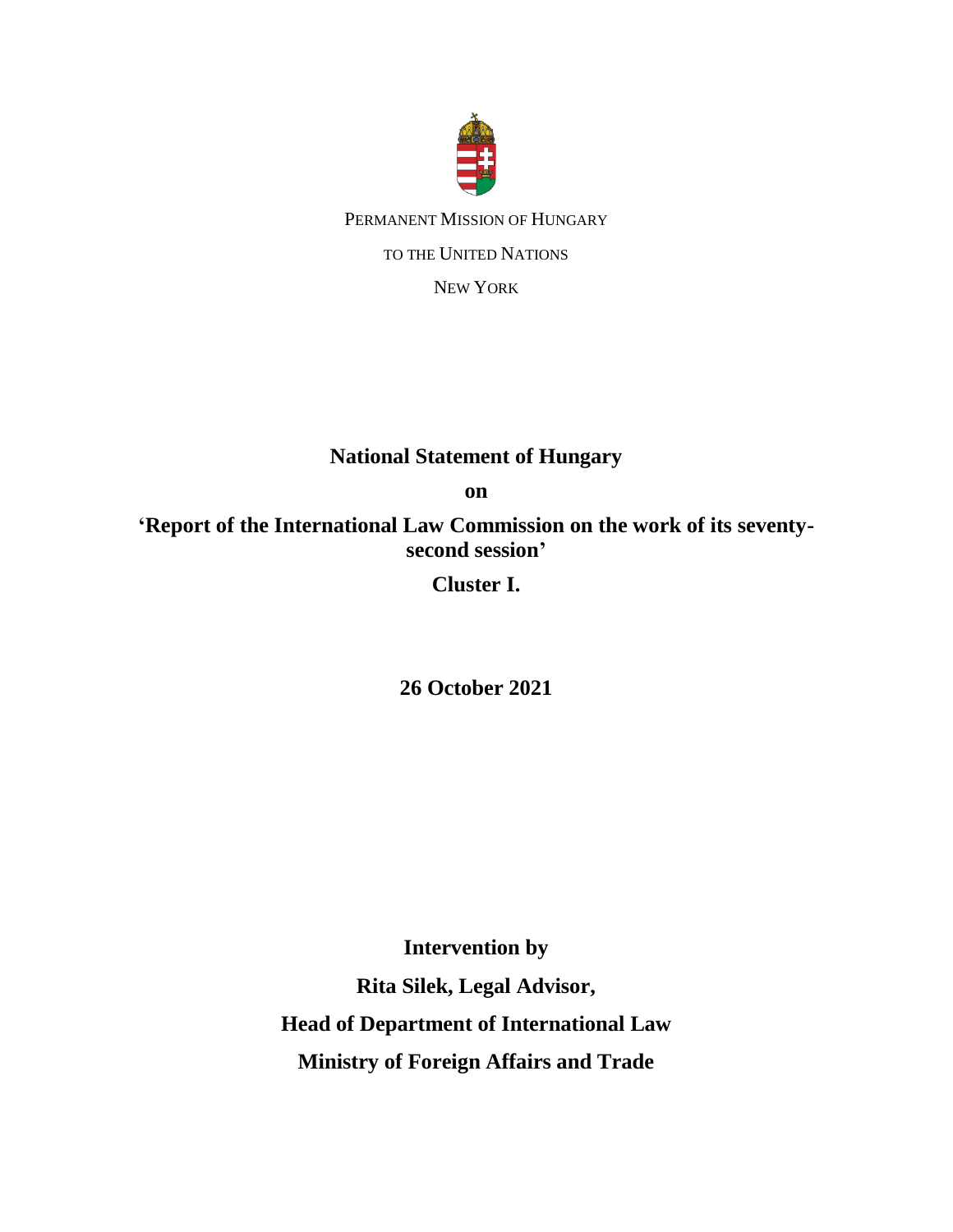Madam Chair,

Since this is the first time I take the floor to address the Report of the International Law Commission, I would like to commend the Commission for the productive session it has completed and also thank the Chairman for the introduction of the Report.

As we are only a few weeks away from the election of new members of the ILC, let me also take this opportunity to draw attention to the importance of improving the gender balance in the Commission's composition. We believe that it is of utmost importance that states nominate and elect more female candidates to the ILC so that we achieve a better gender parity in this august body. With this goal in mind, Hungary decided to present a female candidate, Réka Varga at this year's election.

## Madam Chair,

Today we have the honour to address an important topic related to the protection of the environment that have been considered by the Commission, namely the protection of the atmosphere.

For Hungary, protecting the environment and adapting to climate change is a priority, as we all need cleaner water, air and environment. The latest report of the Intergovernmental Panel on Climate Change, published in August 2021, confirms unequivocally that human activity causes the increase of the Earth's average temperature. This is why countries of the world need to work together to stabilise the rise in temperatures through swift, well-chosen climate action and social cohesion.

We appreciate the growing involvement of the Commission in analysing legal aspects of several climate change related issues, such as the protection of the atmosphere and sea-level rise. We also acknowledge the indispensable role of science in tackling climate change and support science-based policy making.

As regards Chapter IV of the ILC Report on the protection of the atmosphere, let me commend Special Rapporteur Shinya Murase for the elaboration and the Commission for the adoption of